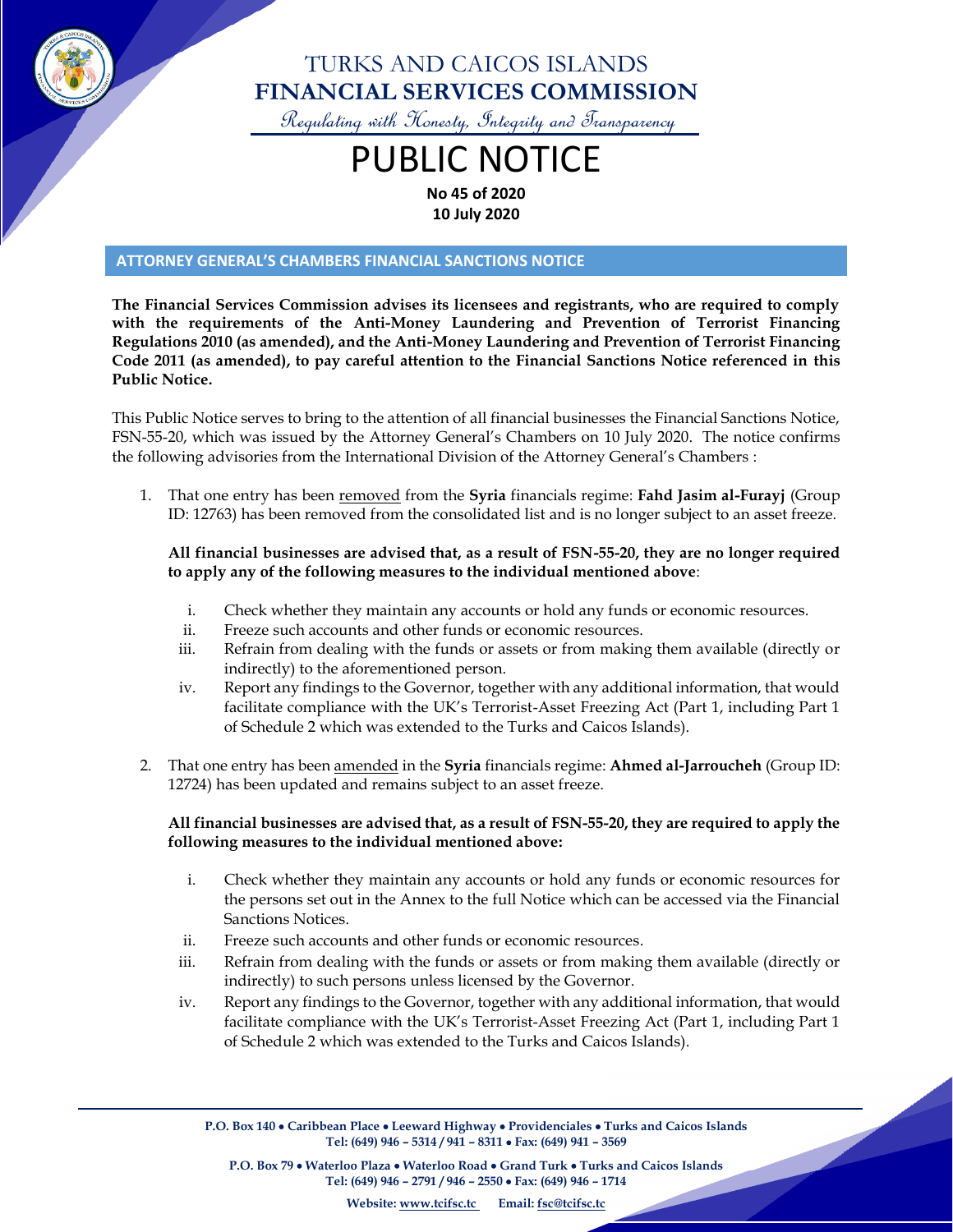v. Provide any information concerning the frozen assets of designated persons that the Governor may request. Information reported to the Governor may be passed on to other regulatory authorities or law enforcement.

Financial businesses should continue to inform the Commission if they have any dealings with designated persons and provide information on the measures applied in relation to them.

#### **AML Supervision Department**